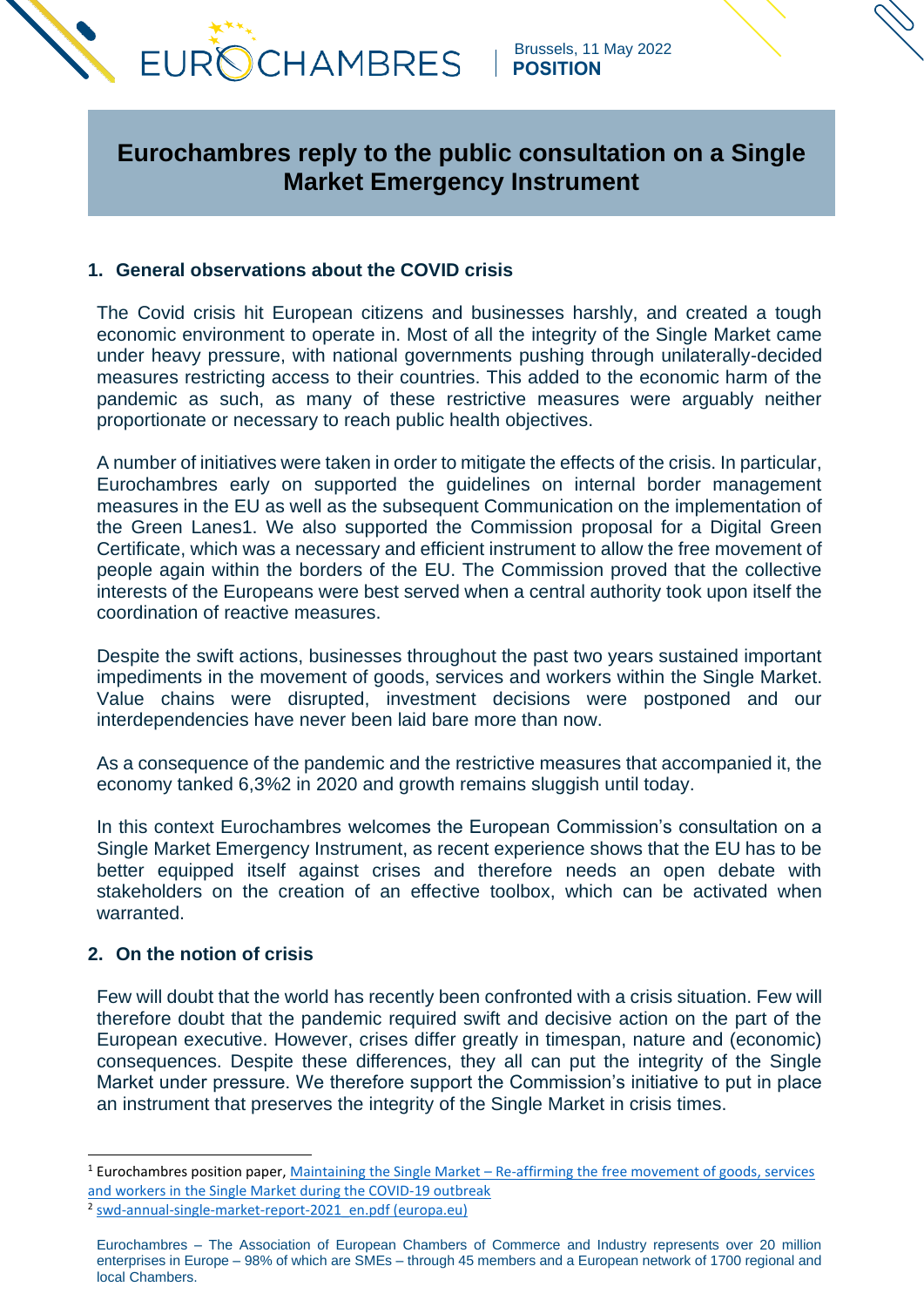**CHAMBRES EUR®** 

 Brussels, 11 May 2022  **POSITION**

Any new exceptional legal framework, should of course only be applicable in times of crisis. Circumstances need to be exceptional in order to use exceptional measures. For the framework to be applicable, it should be clear that the crisis at hand substantially affects the functioning of the internal market. In parallel, the triggering of any new mechanism should be subject to the fulfillment of defined number of objective criteria. Furthermore, the exceptional legal framework should by definition be limited in time and not last longer than the crisis itself. These strict conditions under which the exceptional regime will function, should ensure legal certainty and stability to the business environment.

More generally, any new framework should respect the principles of subsidiarity and proportionality which govern the exercise of the EU's competences.

# **3. Crisis response measures**

# **3.1.Enhanced notification mechanism**

As set out above, measures contributing to keeping the integrity of the Single Market will serve businesses and ultimately, the normal functioning of our societies, best during a crisis. The Commission already has tools at its disposal to act against countries that violate Single Market freedoms: infringement proceedings. The Commission could have used such proceedings against countries wrongly invoking public health reasons to restrict free movement. Unfortunately, resorting to this instrument seems be difficult for different reasons. This is a flaw in the system that needs to be resolved.

The Commission already has a very effective set of tools at its disposal, namely the TRIS<sup>3</sup> notification procedure, which should also be increasingly used in times of crisis with a view to tackle illegitimate national measures adequately. The notification rules also provide for an urgency procedure, which should enable the immediate adoption of a national draft under certain conditions. When measures are taken to protect public health or public order in a crisis situation, Member States are obliged to notify their measures under the urgency procedure, which may then be rejected or approved by the Commission.

## **3.2.Sharing of information**

One of the main issues companies have confronted with, was a lack of timely and reliable information about measures taken at the national level. This concerns both information about restrictions to free movement and measures to preserve public health which varied greatly from country to country.

The [Re-open](https://reopen.europa.eu/en) platform in this respect served its purpose relatively well. Eurochambres believes that the platform could be used as a blueprint for future crises, but it should be ensured that the information available on this type of platforms would be more standardized so that companies can find the same type of information for the different member states. Member States should therefore be obliged to share the information about national measures through a standardized template. Ideally, the information should also be available in all official EU languages.

<sup>&</sup>lt;sup>3</sup> TRIS - [European Commission \(europa.eu\)](https://ec.europa.eu/growth/tools-databases/tris/en/)

Eurochambres – The Association of European Chambers of Commerce and Industry represents over 20 million enterprises in Europe – 98% of which are SMEs – through 45 members and a European network of 1700 regional and local Chambers.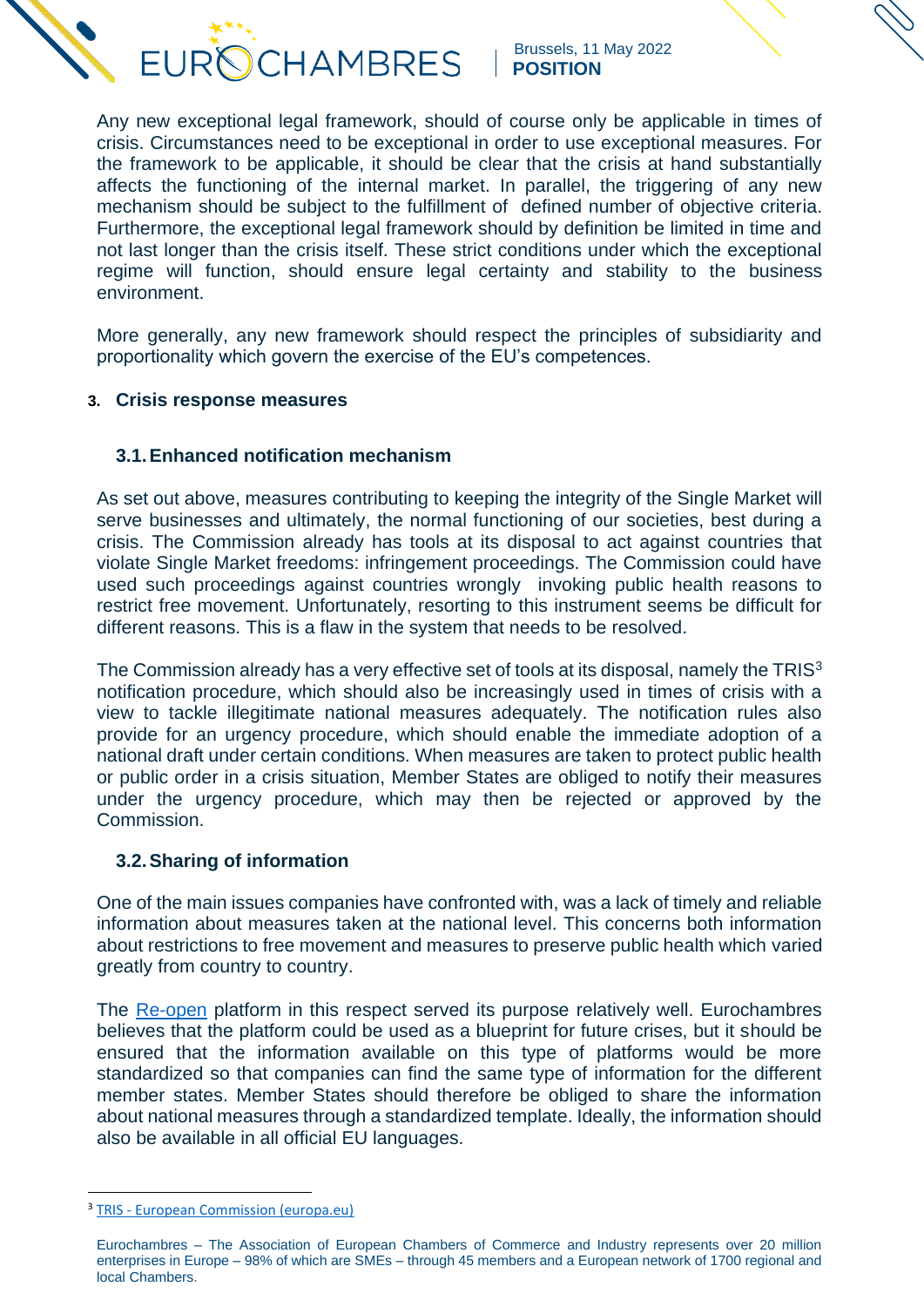In order to allow companies to be as well informed as possible, the emergency platform should allow for the companies to subscribe to alert mechanisms, which would be tailormade to the type of information that is relevant to a specific business.

Finally, such platforms can thus be further elaborated to regroup information with regards to other types of crises (for example to provide clarity on sanctions that are applicable in the context of the ongoing military conflict in Ukraine).

### **3.3.Free movement of workers**

**EUR** 

In border regions, the continuity of economic activity was put under severe pressure as they heavily rely on cross-border workers. This was particularly the case for Luxembourg where 46%<sup>4</sup> of employees are cross-border workers. We argue that more specific measures should be taken to ensure and facilitate mobility for cross-borders workers during periods of crises, such as the harmonisation of certificates for cross boarder workers which would facilitate their mutual recognition between Member States and ultimately ensure mobility of cross-border workers during crises.

When mobility of cross border workers cannot be possible such as in case of lockdown, the continuity of the activity can be ensured by homeworking. In this case, Member states can be encouraged to facilitate the legal framework for homeworking such as to conclude bilateral agreements to derogate from the EU social security regulation and tax rules.

#### **3.4.Public procurement**

We are in favour for the European Commission to issue guidance documents such as the [one](https://eur-lex.europa.eu/legal-content/EN/TXT/HTML/?uri=CELEX:52020XC0401(05)&from=EN) on public procurement framework in the emergency situation that was published during the COVID pandemic. Similar documents would be welcomed in the case of the emergence of another type of crisis, since they provide clarity with regards to the applicable European legislative framework.

## **3.5.Speedier procedures for State-Aide Temporary framework**

During the COVID pandemic, the European Commission provided for more flexibility in state aid rules through the adoption of a "State aid Temporary Framework". More recently, a Temporary Crisis Framework to enable Member States to use the flexibility foreseen under State aid rules to support the economy in the context of Russia's invasion of Ukraine, was adopted.

These initiatives are welcomed by the Chambers as it brings some much needed relief to companies that are struggling with exceptional circumstances. While these were timely, we would be in favour of including certain provisions in an upcoming « Single Market Emergency Act » which would provide for a simplified, more flexible, and speedier procedure for both a) proposing a temporary state aid framework and introducing amendments to it and b) approving a national aid scheme under such a framework. This procedure should however not compromise the integrity of the internal market and ensure a level playing field for all companies.

<sup>4</sup> [Statistiques.public.lu Portal](https://statistiques.public.lu/dam-assets/catalogue-publications/regards/2022/regards-03-22.pdf)

Eurochambres – The Association of European Chambers of Commerce and Industry represents over 20 million enterprises in Europe – 98% of which are SMEs – through 45 members and a European network of 1700 regional and local Chambers.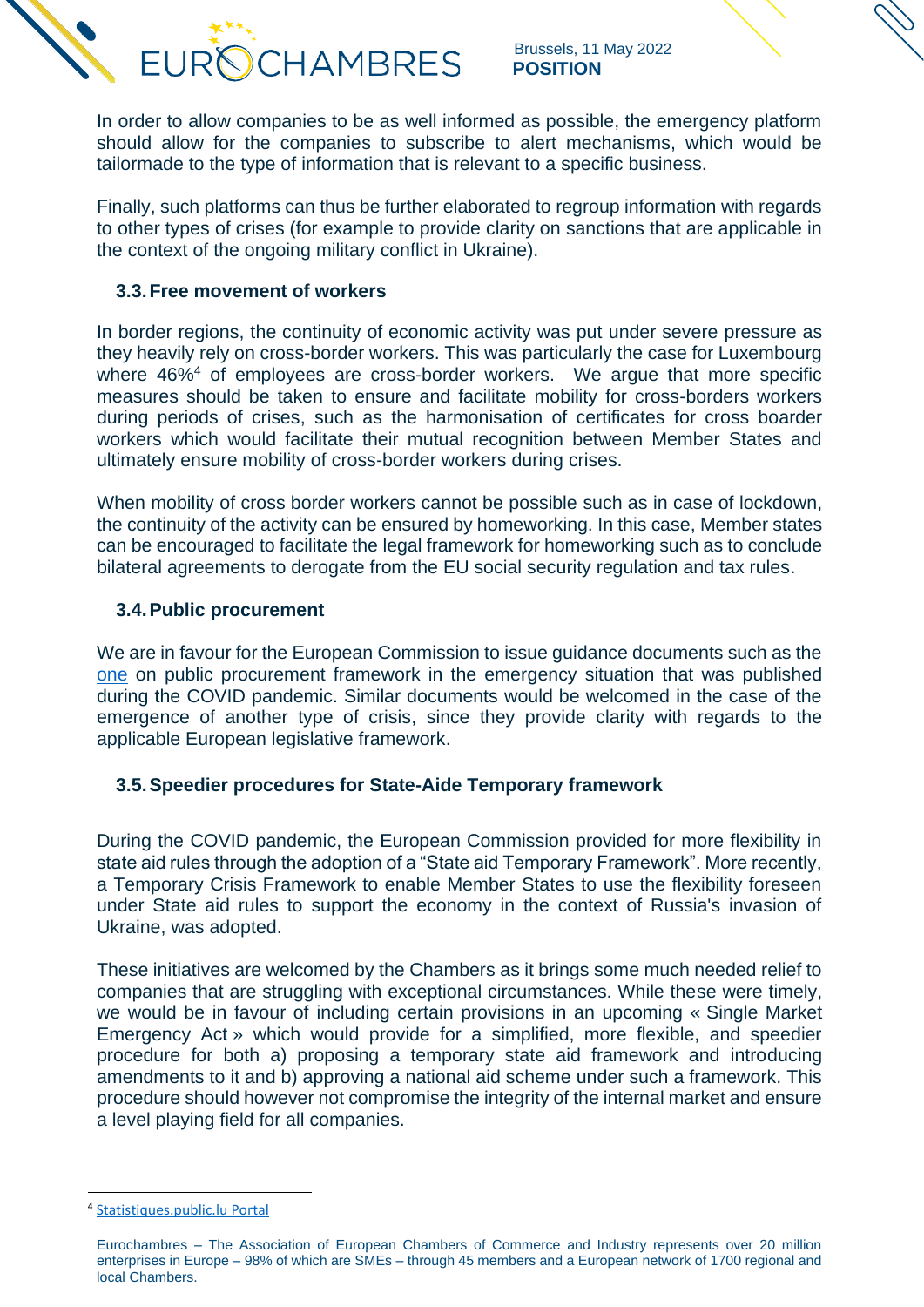

#### **3.6.Measures of last resort**

The experience of the covid 19 health crisis has shown that companies (which had the means to do so) were capable of self-organising to increase their production capacity or reorient their production to meet the needs of essential products (e.g., production of hydroalcoholic gels and masks, production of basic food products, etc.). Therefore, Eurochambres believes that recommendations to companies to ramp up production capacity would be sufficient and should in no way be an obligation.

Companies can be encouraged/incentivized by Member States to make the necessary investments or to reorganise their productive capacity. Member States can be also encouraged to introduce a legal framework that is favourable to this (e.g., derogation from the rules on working hours, overtime free of tax and social charges, etc.). Therefore, recommendations to Member States in this regard could be relevant.

Speeding up permitting procedures in times of crisis may be an appropriate measure provided that it does not compromise the requirements of quality and impartiality.

#### **4. Crisis preparedness measures**

#### **4.1.Digital tools for crisis planning and management**

An integrated and automated digital tool for companies and Member States could be key in the preparation for a vast range of future crises.

This type of a digital tool could permit both the collection and dissemination of various type of information between companies (such as information on existing stock of goods). Such a tool should however be interoperable with existing digital tools of companies and its integration should by no means represent any supplementary financial expense for a company.

With regards to the type of information that should be disseminated via such a digital tool. it would perhaps be plausible for companies to be able to personalise the alerts and information received, based on their characteristics, and needs. An artificial intelligence system could, using algorithms, then "flag" and send notifications that concern, for example, only the field of activity of a specific company.

It is equally important to think about how companies can introduce data into such systems and what type of data (quality, relevance) should be introduced. With regards to the question on whether such information should be introduced on a mandatory or voluntary basis, attention should be drawn to the fact that an obligation to provide such information could, on one hand, create an important administrative burden on companies and, on the other hand, require extra resources. This could be particularly challenging for companies that are in the process of economic recovery, especially in light of the current situation (COVID-19 pandemic, crisis related to ongoing military conflict in Ukraine).

In any event, an eventual mandatory obligation for information sharing between companies should by no means imply sharing of strategic commercial data, which is prohibited under EU competition law (and notably the [future legal framework on EU](https://ec.europa.eu/commission/presscorner/detail/en/ip_22_1371)